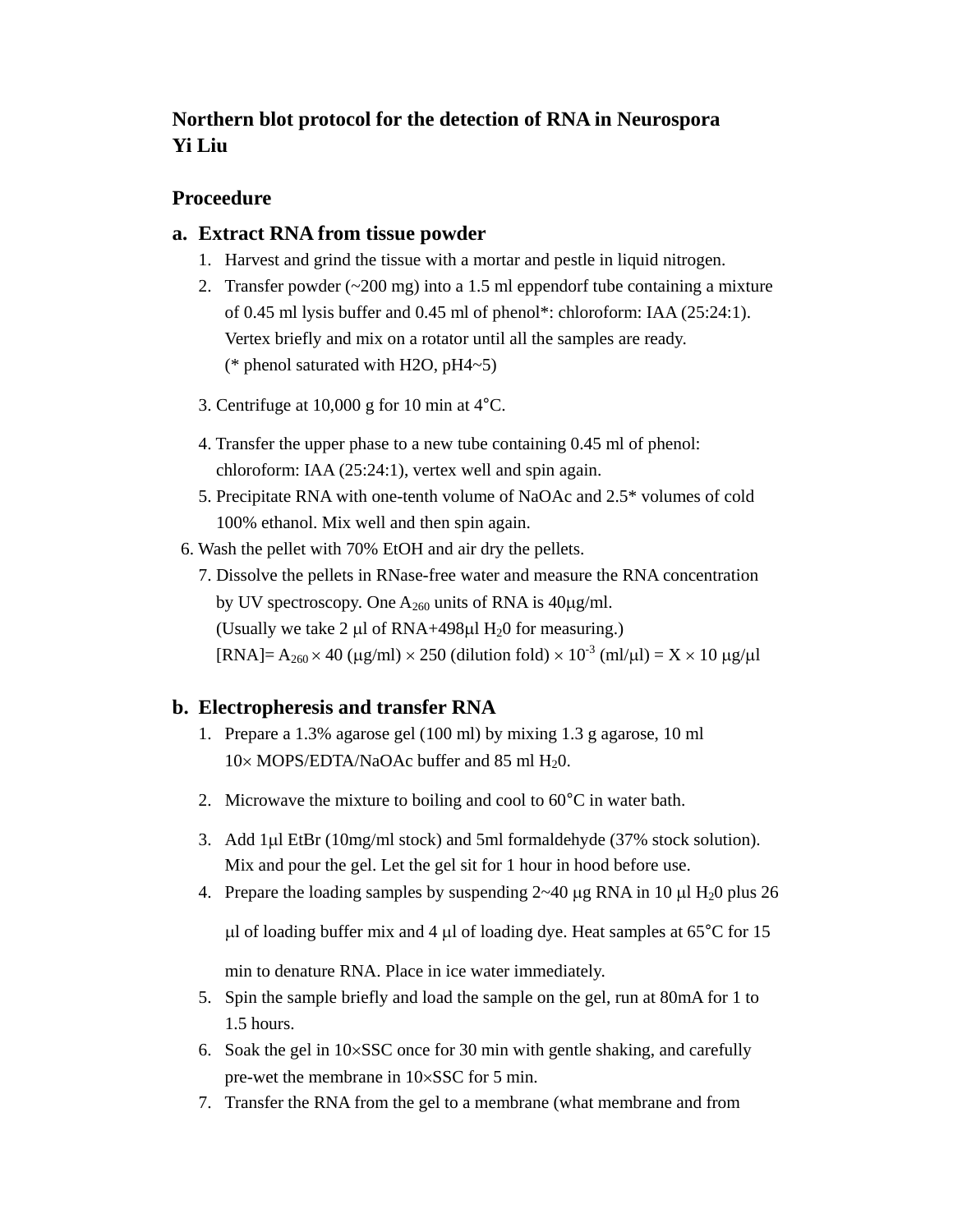where) using capillary action with 10×SSC buffer overnight. For the exact procedure for transfer, please check Molecular Cloning.

# **c. Preparing the membrane for probing and preparation of a riboprob.**

\* Riboprobe is more sensitive than DNA probe, but it is difficult for stripping and reprobing. For highly expressed genes, DNA probe is fine.

- 1. Crosslink the RNA to the membrane by UV crosslinking (Please check the manual of your crosslinker for the time needed for this ).
- 2. Put the membrane into a hybridization tube and fill the tube with Millipore H2O so that the membrane will stick to the tube without forming bubbles in-between the membrane and the tube. Pour the water out, and leave the tube upside down on a piece of paper to absorb the residual water. Then add 5 ml of prehybridization buffer to the bottom of hybridization tube.
- 3. Incubate in a hybridization oven at 65°C for at least 1 hour.
- 4. Make a riboprobe by *in vitro* transcription (Maxscript kit, Ambion)
	- I. prepare the template for riboprobe:
		- -- Using plasmid as template: linearize (~1kb) with a restriction enzyme downstream of the insert to be transcribed. Gel purify the linearized DNA (avoid using enzymes leaving 3' overhang ends, such as Kpn1, Pst1 etc.).
		- -- Using PCR products as template: A phage promoter sequence, such as T7 or T3, can be added to one or both of PCR primers to be incorporated into PCR products.

\* We add TAATACGACTCACTATAGGG to the 5' end of the antisense strand of the gene of interest.

II. Synthesize the RNA probe by mixing together the following: (Maxscript kit, Ambion)

| $10 \times \text{buffer}$                               | $2 \mu l$   |
|---------------------------------------------------------|-------------|
| 10 mM ATP                                               | $1 \mu l$   |
| 10 mM GTP                                               | $1 \mu l$   |
| $10 \text{ mM CTP}$                                     | $1 \mu l$   |
| 0.1mM UTP                                               | $0.5 \mu l$ |
| RNA template $(1\mu g)$ in 7.5 $\mu$ l H <sub>2</sub> O |             |
| T7 Polymerase                                           | $2 \mu l$   |
| $\alpha^{32}$ P-UTP                                     | 5 µl        |

III. Incubate the reaction at 37 °C for 1 hour and then dilute with 60  $\mu$ l H<sub>2</sub>O.

IV. Purify labeled riboprobe by applying the diluted sample to a Micro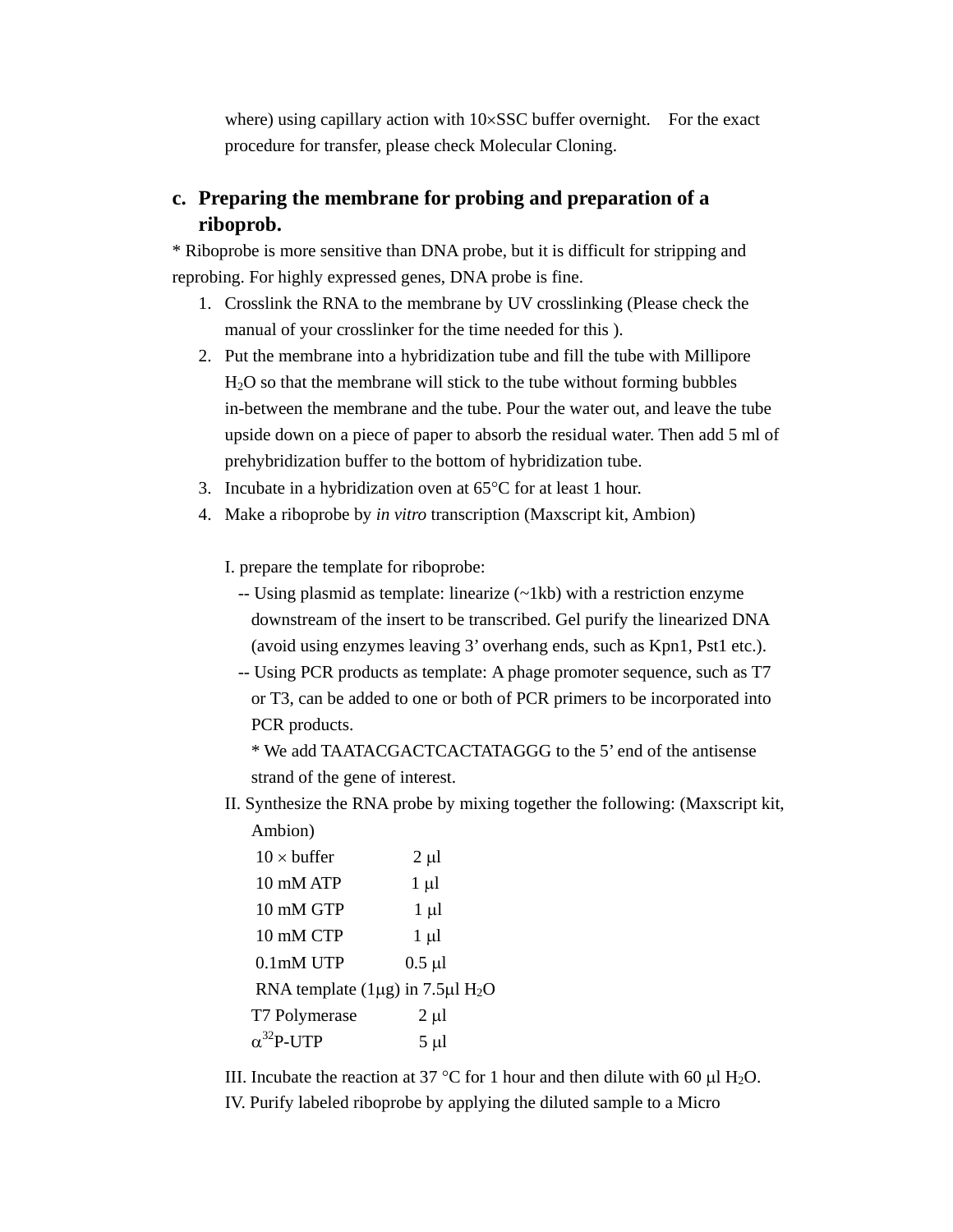Bio-Spin P-30 Column (Bio Rad), centrifuge at 1000g (3020 rpm) for 4 min. The labeled riboprobe is in the column flow-through.

## **d. Hybridization:**

- 1. Add the purified riboprobe to the hybridization tube for incubation overnight at 55°C (the actual temperature for each probe needs to be determined experimentally. 55C is a good starting point).
- 2. Pour the hybridization buffer out and rinse the membrane with wash buffer  $(0.1 \times SSC, 0.1\% SDS)$  once. Then wash the membrane 3 times with 100ml of prewarmed wash buffer for 20min each in the hybridization oven at 68 °C.
- 3. Wrap the membrane in Clingwrap and expose the membrane to X-ray film or phosphoimager screen.

#### **Lysis buffer**

- 0.6 M NaCl - 10 mM EDTA - 100 mM Tris pH8.0
- 4% SDS

#### **10** × **MOPS(for 500ml)**

 - 46.2g MOPS - 6.8g NaOAc - 3.8g EDTA

Adjust pH to 7 with NaOH and autoclave (add around 8 g NaOH to 1L buffer)

### $20 \times$ **SSC**

- 3M NaCl  $-0.3M$  Na<sub>3</sub>Citrate (For 1L, dissolve 175.3g of NaCl and 88.2g sodium citrate in 800 ml deionized water. Adjust pH to 7 with a few drops of 10N NaOH and then add water to 1L)

#### Loading buffer mix (26  $\mu$ **l** for each sample)

| $-10 \times MOPS$ buffer | 150 ul |
|--------------------------|--------|
| - De-ionized formamide   | 450ul  |
| - 0.66M formaldehyde     | 45ul   |

| <b>Hybridization solution:</b>                        | For 500 ml                      |
|-------------------------------------------------------|---------------------------------|
| $-10 \times Denhardt's$                               | 100 ml $50\times$               |
| - 50% formamide                                       | $250$ ml                        |
| $-50$ mM Tris pH7.5                                   | 25 ml 1M                        |
| - 1 M NaCl                                            | 29.22 g                         |
| - 0.1% Napyrophosphate                                | 0.5g                            |
| -100 mg denatured salmon sperm DNA<br>water to 500 ml | $5 \text{ ml} 10 \text{ mg/ml}$ |
|                                                       |                                 |

\*\*make up in fume hood, mix and store at -20°C